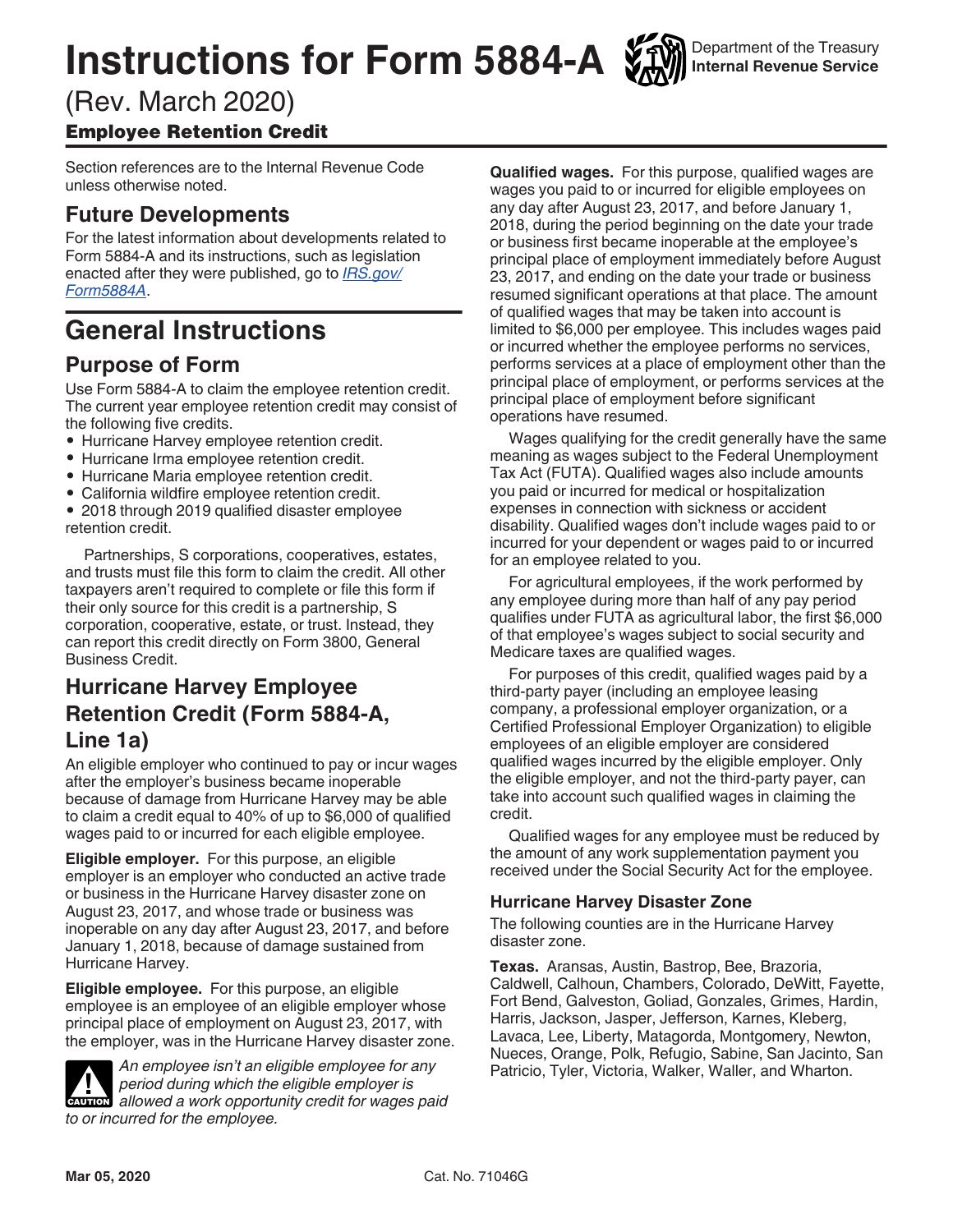# **Hurricane Irma Employee Retention Credit (Form 5884-A, Line 1b)**

An eligible employer who continued to pay or incur wages after the employer's business became inoperable because of damage from Hurricane Irma may be able to claim a credit equal to 40% of up to \$6,000 of qualified wages paid to or incurred for each eligible employee.

**Eligible employer.** For this purpose, an eligible employer is an employer who conducted an active trade or business in the Hurricane Irma disaster zone on September 4, 2017, and whose trade or business was inoperable on any day after September 4, 2017, and before January 1, 2018, because of damage sustained from Hurricane Irma.

**Eligible employee.** For this purpose, an eligible employee is an employee of an eligible employer whose principal place of employment on September 4, 2017, with the employer, was in the Hurricane Irma disaster zone.

*An employee isn't an eligible employee for any period during which the eligible employer is*  **z**<br>**CAUTION** allowed a work opportunity credit or Hurricane *Harvey employee retention credit for wages paid to or incurred for the employee.*

**Qualified wages.** For this purpose, qualified wages are wages you paid to or incurred for eligible employees on any day after September 4, 2017, and before January 1, 2018, during the period beginning on the date your trade or business first became inoperable at the employee's principal place of employment immediately before September 4, 2017, and ending on the date your trade or business resumed significant operations at that place. The amount of qualified wages that may be taken into account is limited to \$6,000 per employee. This includes wages paid or incurred whether the employee performs no services, performs services at a place of employment other than the principal place of employment, or performs services at the principal place of employment before significant operations have resumed.

Wages qualifying for the credit generally have the same meaning as wages subject to the Federal Unemployment Tax Act (FUTA). Qualified wages also include amounts you paid or incurred for medical or hospitalization expenses in connection with sickness or accident disability. Qualified wages don't include wages paid to or incurred for your dependent or wages paid to or incurred for an employee related to you.

For agricultural employees, if the work performed by any employee during more than half of any pay period qualifies under FUTA as agricultural labor, the first \$6,000 of that employee's wages subject to social security and Medicare taxes are qualified wages.

For purposes of this credit, qualified wages paid by a third-party payer (including an employee leasing company, a professional employer organization, or a Certified Professional Employer Organization) to eligible employees of an eligible employer are considered qualified wages incurred by the eligible employer. Only the eligible employer, and not the third-party payer, can

take into account such qualified wages in claiming the credit.

Qualified wages for any employee must be reduced by the amount of any work supplementation payment you received under the Social Security Act for the employee.

#### **Hurricane Irma Disaster Zone**

The following U.S. counties, municipalities, and islands are in the Hurricane Irma disaster zone.

**Florida.** Alachua, Baker, Bradford, Brevard, Broward, Charlotte, Citrus, Clay, Collier, Columbia, DeSoto, Dixie, Duval, Flagler, Gilchrist, Glades, Hamilton, Hardee, Hendry, Hernando, Highlands, Hillsborough, Indian River, Lafayette, Lake, Lee, Levy, Manatee, Marion, Martin, Miami-Dade, Monroe, Nassau, Okeechobee, Orange, Osceola, Palm Beach, Pasco, Pinellas, Polk, Putnam, Sarasota, Seminole, St. Johns, St. Lucie, Sumter, Suwannee, Union, and Volusia.

**Georgia.** Camden, Charlton, Chatham, Coffee, Glynn, Liberty, and McIntosh.

**Puerto Rico.** Canóvanas, Cataño, Culebra, Dorado, Fajardo, Loíza, Luquillo, Toa Baja, Vega Baja, and Vieques.

**U.S. Virgin Islands.** St. John and St. Thomas.

# **Hurricane Maria Employee Retention Credit (Form 5884-A, Line 1c)**

An eligible employer who continued to pay or incur wages after the employer's business became inoperable because of damage from Hurricane Maria may be able to claim a credit equal to 40% of up to \$6,000 of qualified wages paid to or incurred for each eligible employee.

**Eligible employer.** For this purpose, an eligible employer is an employer who conducted an active trade or business in the Hurricane Maria disaster zone on September 16, 2017, and whose trade or business was inoperable on any day after September 16, 2017, and before January 1, 2018, because of damage sustained from Hurricane Maria.

**Eligible employee.** For this purpose, an eligible employee is an employee of an eligible employer whose principal place of employment on September 16, 2017, with the employer, was in the Hurricane Maria disaster zone.



*An employee isn't an eligible employee for any period during which the eligible employer is*  **z** *allowed a work opportunity credit, Hurricane allowed a work opportunity credit, Hurricane Harvey employee retention credit, or Hurricane Irma employee retention credit for wages paid to or incurred for the employee.*

**Qualified wages.** For this purpose, qualified wages are wages you paid to or incurred for eligible employees on any day after September 16, 2017, and before January 1, 2018, during the period beginning on the date your trade or business first became inoperable at the employee's principal place of employment immediately before September 16, 2017, and ending on the date your trade or business resumed significant operations at that place. The amount of qualified wages that may be taken into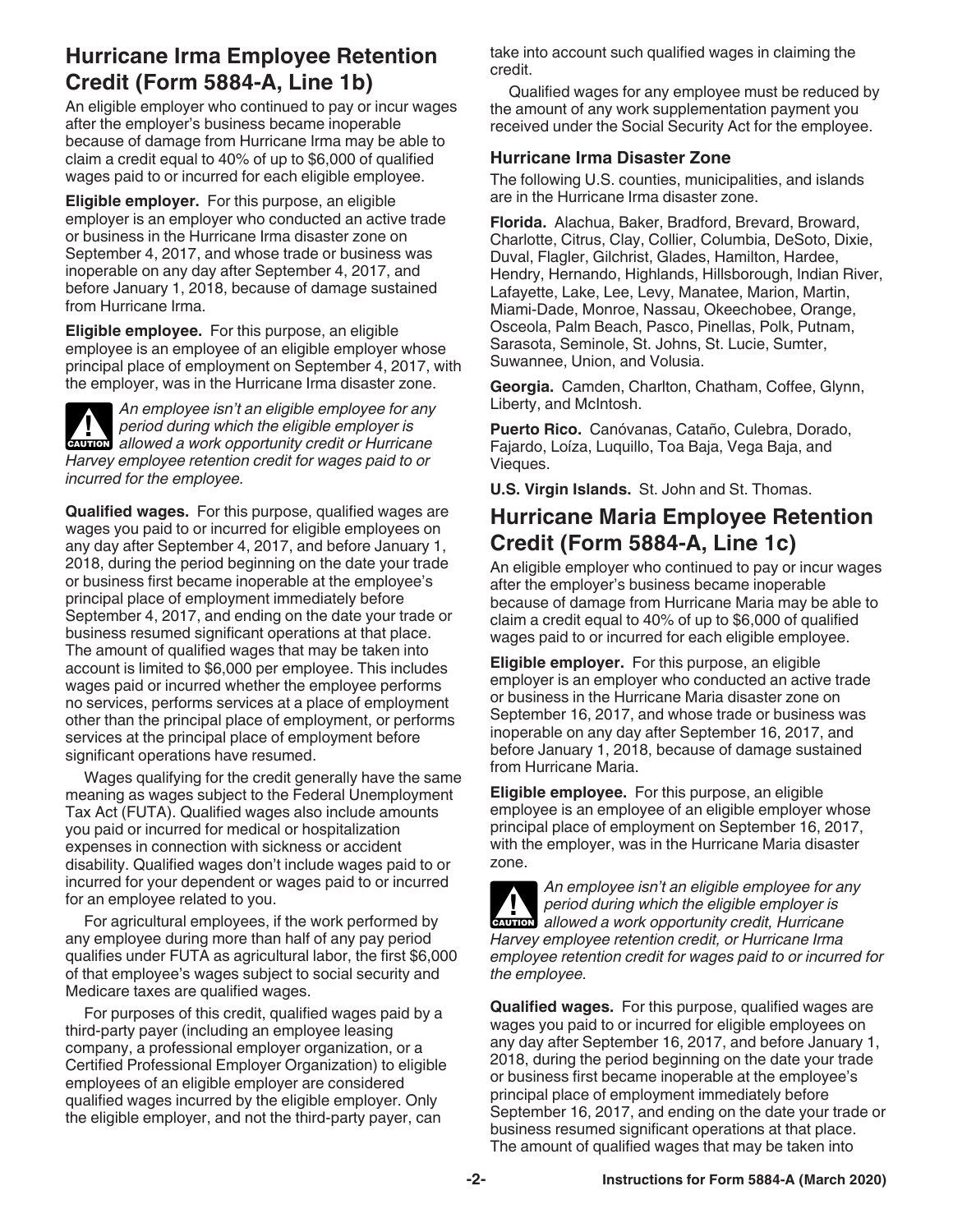account is limited to \$6,000 per employee. This includes wages paid or incurred whether the employee performs no services, performs services at a place of employment other than the principal place of employment, or performs services at the principal place of employment before significant operations have resumed.

Wages qualifying for the credit generally have the same meaning as wages subject to the Federal Unemployment Tax Act (FUTA). Qualified wages also include amounts you paid or incurred for medical or hospitalization expenses in connection with sickness or accident disability. Qualified wages don't include wages paid to or incurred for your dependent or wages paid to or incurred for an employee related to you.

For agricultural employees, if the work performed by any employee during more than half of any pay period qualifies under FUTA as agricultural labor, the first \$6,000 of that employee's wages subject to social security and Medicare taxes are qualified wages.

For purposes of this credit, qualified wages paid by a third-party payer (including an employee leasing company, a professional employer organization, or a Certified Professional Employer Organization) to eligible employees of an eligible employer are considered qualified wages incurred by the eligible employer. Only the eligible employer, and not the third-party payer, can take into account such qualified wages in claiming the credit.

Qualified wages for any employee must be reduced by the amount of any work supplementation payment you received under the Social Security Act for the employee.

#### **Hurricane Maria Disaster Zone**

The following U.S. municipalities and islands are in the Hurricane Maria disaster zone.

**Puerto Rico.** All 78 municipalities in the Commonwealth of Puerto Rico.

**U.S. Virgin Islands.** St. Croix, St. John, and St. Thomas.

### **California Wildfire Employee Retention Credit (Form 5884-A, Line 1d)**

An eligible employer who continued to pay or incur wages after the employer's business became inoperable because of damage from certain California wildfires beginning on or after October 8, 2017, and before November 1, 2017, may be able to claim a credit equal to 40% of up to \$6,000 of qualified wages paid to or incurred for each eligible employee.

**Eligible employer.** For this purpose, an eligible employer is an employer who conducted an active trade or business in the California wildfire disaster zone on October 8, 2017, and whose trade or business was inoperable on any day after October 8, 2017, and before January 1, 2018, because of damage sustained from certain California wildfires.

**Eligible employee.** For this purpose, an eligible employee is an employee of an eligible employer whose principal place of employment on October 8, 2017, with the employer, was in the California wildfire disaster zone.

*An employee isn't an eligible employee for any period during which the eligible employer is*  **z**<br>**CAUTION** allowed a work opportunity credit for wages paid *to or incurred for the employee.*

**Qualified wages.** For this purpose, qualified wages are wages you paid to or incurred for eligible employees on any day after October 8, 2017, and before January 1, 2018, during the period beginning on the date your trade or business first became inoperable at the employee's principal place of employment immediately before October 8, 2017, and ending on the date your trade or business resumed significant operations at that place. The amount of qualified wages that may be taken into account is limited to \$6,000 per employee. This includes wages paid or incurred whether the employee performs no services, performs services at a place of employment other than the principal place of employment, or performs services at the principal place of employment before significant operations have resumed.

Wages qualifying for the credit generally have the same meaning as wages subject to the Federal Unemployment Tax Act (FUTA). Qualified wages also include amounts you paid or incurred for medical or hospitalization expenses in connection with sickness or accident disability. Qualified wages don't include wages paid to or incurred for your dependent or wages paid to or incurred for an employee related to you.

For agricultural employees, if the work performed by any employee during more than half of any pay period qualifies under FUTA as agricultural labor, the first \$6,000 of that employee's wages subject to social security and Medicare taxes are qualified wages.

For purposes of this credit, qualified wages paid by a third-party payer (including an employee leasing company, a professional employer organization, or a Certified Professional Employer Organization) to eligible employees of an eligible employer are considered qualified wages incurred by the eligible employer. Only the eligible employer, and not the third-party payer, can take into account such qualified wages in claiming the credit.

Qualified wages for any employee must be reduced by the amount of any work supplementation payment you received under the Social Security Act for the employee.

#### **California Wildfire Disaster Zone**

The following counties are in the California wildfire disaster zone for certain wildfires beginning on or after October 8, 2017, and before November 1, 2017.

**California.** Butte, Lake, Mendocino, Napa, Nevada, Orange, Sonoma, and Yuba.

## **California Wildfire Employee Retention Credit (Form 5884-A, Line 1e)**

An eligible employer who continued to pay or incur wages after the employer's business became inoperable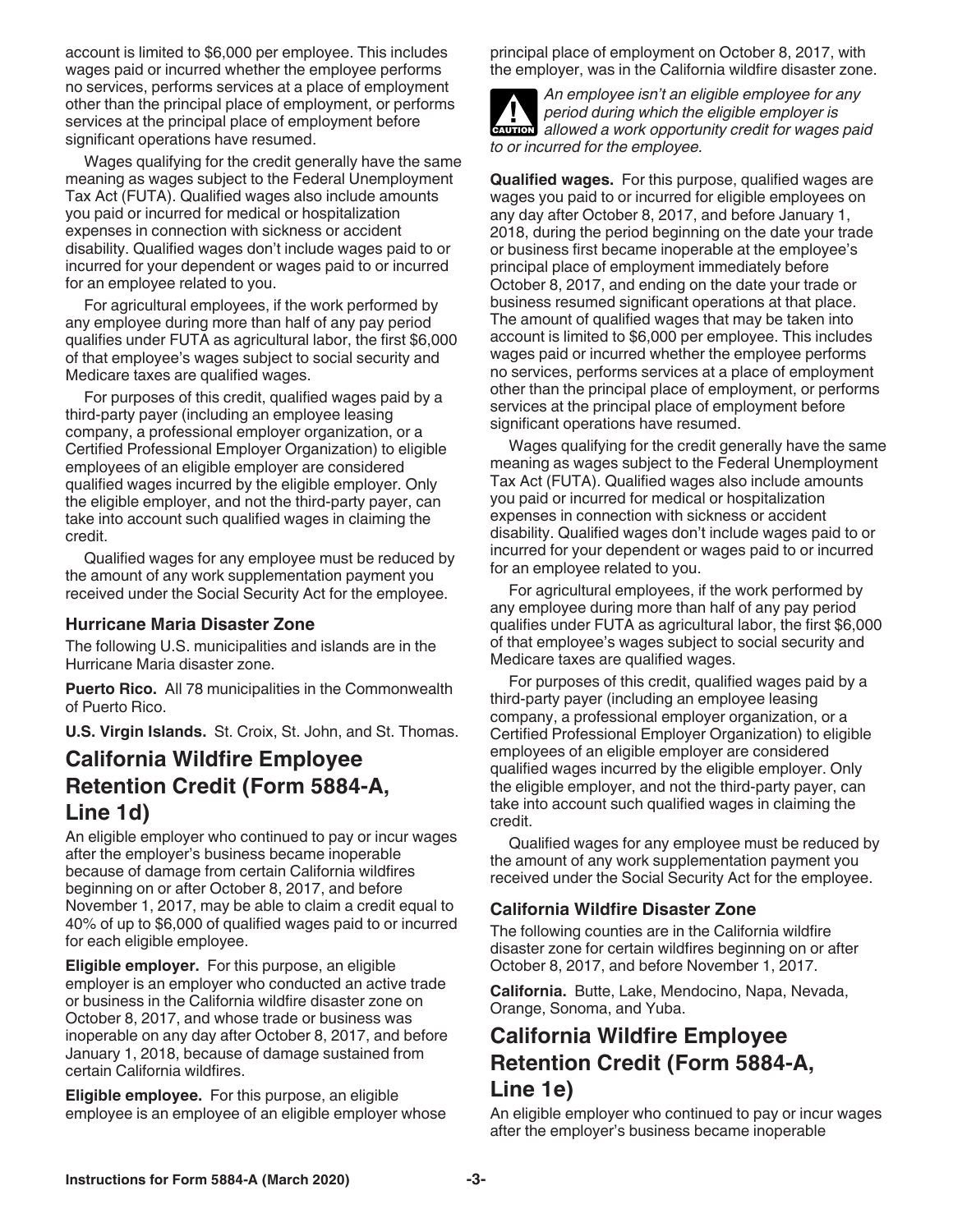because of damage from certain California wildfires beginning on or after December 4, 2017, may be able to claim a credit equal to 40% of up to \$6,000 of qualified wages paid to or incurred for each eligible employee.

**Eligible employer.** For this purpose, an eligible employer is an employer who conducted an active trade or business in the California wildfire disaster zone on October 8, 2017, and whose trade or business was inoperable on any day after October 8, 2017, and before January 1, 2018, because of damage sustained from certain California wildfires.

**Eligible employee.** For this purpose, an eligible employee is an employee of an eligible employer whose principal place of employment on October 8, 2017, with the employer, was in the California wildfire disaster zone.

*An employee isn't an eligible employee for any period during which the eligible employer is*  **z**<br>**CAUTION** allowed a work opportunity credit for wages paid *to or incurred for the employee.*

**Qualified wages.** For this purpose, qualified wages are wages you paid to or incurred for eligible employees on any day on or after December 4, 2017, and before January 1, 2018, during the period beginning on the date your trade or business first became inoperable at the employee's principal place of employment immediately before December 4, 2017, and ending on the date your trade or business resumed significant operations at that place. The amount of qualified wages that may be taken into account is limited to \$6,000 per employee. This includes wages paid or incurred whether the employee performs no services, performs services at a place of employment other than the principal place of employment, or performs services at the principal place of employment before significant operations have resumed.

Wages qualifying for the credit generally have the same meaning as wages subject to the Federal Unemployment Tax Act (FUTA). Qualified wages also include amounts you paid or incurred for medical or hospitalization expenses in connection with sickness or accident disability. Qualified wages don't include wages paid to or incurred for your dependent or wages paid to or incurred for an employee related to you.

For agricultural employees, if the work performed by any employee during more than half of any pay period qualifies under FUTA as agricultural labor, the first \$6,000 of that employee's wages subject to social security and Medicare taxes are qualified wages.

For purposes of this credit, qualified wages paid by a third-party payer (including an employee leasing company, a professional employer organization, or a Certified Professional Employer Organization) to eligible employees of an eligible employer are considered qualified wages incurred by the eligible employer. Only the eligible employer, and not the third-party payer, can take into account such qualified wages in claiming the credit.

Qualified wages for any employee must be reduced by the amount of any work supplementation payment you received under the Social Security Act for the employee.

#### **California Wildfire Disaster Zone**

The following counties are in the California wildfire disaster zone for certain wildfires beginning on or after December 4, 2017.

**California.** Los Angeles, San Diego, Santa Barbara, and Ventura.

## **2018 Through 2019 Qualified Disaster Employee Retention Credit (Form 5884-A, Line 1f)**

An eligible employer who continued to pay or incur wages after the employer's business became inoperable because of damage from a 2018 through 2019 qualified disaster may be able to claim a credit equal to 40% of up to \$6,000 of qualified wages paid to or incurred for each eligible employee.

**Eligible employer.** For this purpose, an eligible employer is an employer who conducted an active trade or business in a 2018 through 2019 qualified disaster zone at any time during the applicable incident period and whose trade or business was inoperable at any time on or after the first day of the incident period and before December 20, 2019, because of damage sustained from the qualified disaster.

**Eligible employee.** For this purpose, an eligible employee is an employee of an eligible employer whose principal place of employment with the employer immediately before the incident period was in the qualified disaster zone.

*An employee isn't an eligible employee for any period during which the eligible employer is*  **z**<br>**CAUTION** allowed a work opportunity credit for wages paid *to or incurred for the employee.*

**Qualified wages.** For this purpose, qualified wages are wages you paid to or incurred for eligible employees at any time on or after the date your trade or business first became inoperable at the employee's principal place of employment (determined immediately before the first day of the incident period of the qualified disaster) and before the earlier of:

1. The date your trade or business resumed significant operations at that place, or

2. The date 150 days after the last day of the incident period.

The amount of qualified wages that may be taken into account is limited to \$6,000 per employee. This includes wages paid or incurred whether the employee performs no services, performs services at a place of employment other than the principal place of employment, or performs services at the principal place of employment before significant operations have resumed.

Wages qualifying for the credit generally have the same meaning as wages subject to the Federal Unemployment Tax Act (FUTA). Qualified wages also include amounts you paid or incurred for medical or hospitalization expenses in connection with sickness or accident disability. Qualified wages don't include wages paid to or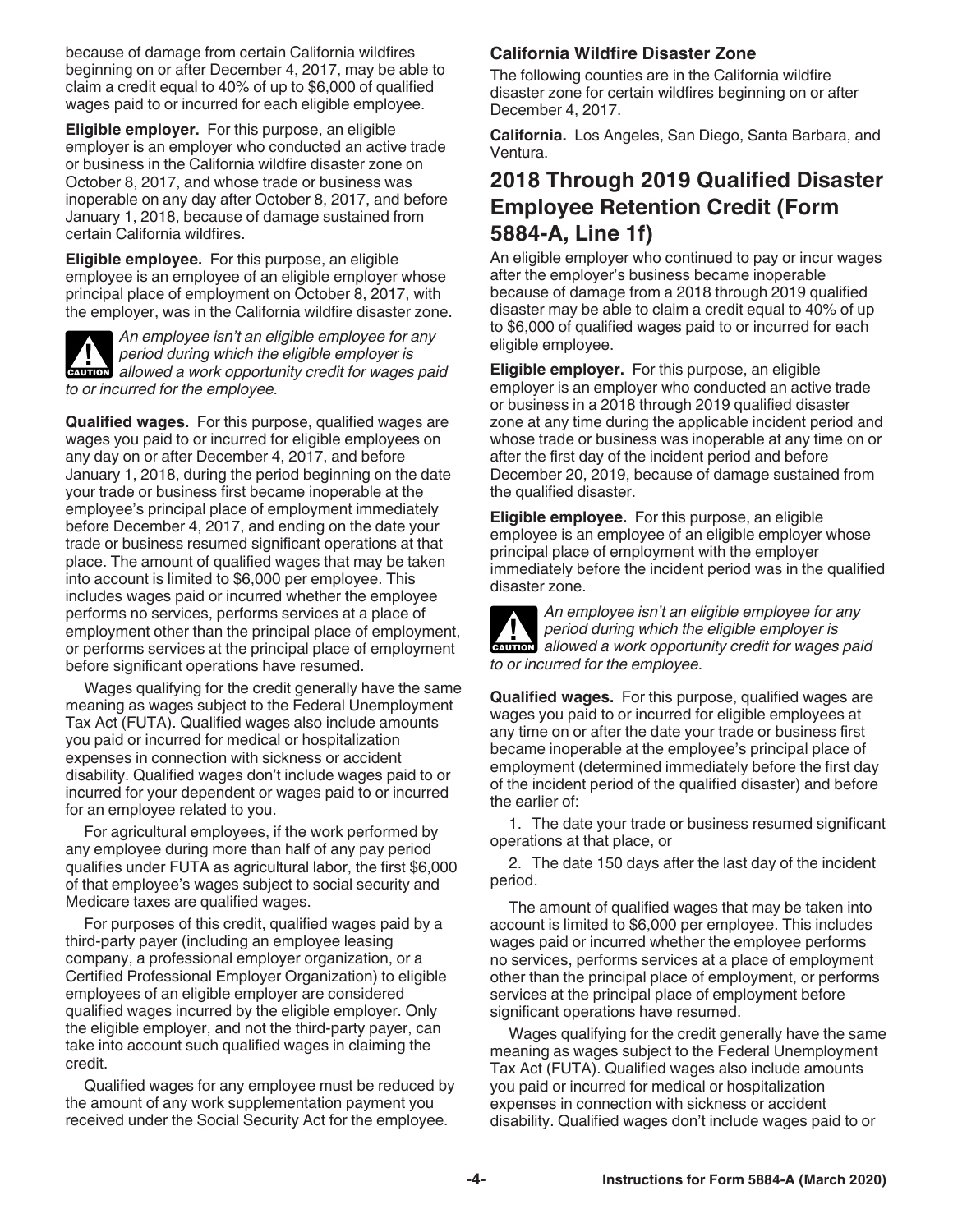incurred for your dependent or wages paid to or incurred for an employee related to you.

For agricultural employees, if the work performed by any employee during more than half of any pay period qualifies under FUTA as agricultural labor, the first \$6,000 of that employee's wages subject to social security and Medicare taxes are qualified wages.

For purposes of this credit, qualified wages paid by a third-party payer (including an employee leasing company, a professional employer organization, or a Certified Professional Employer Organization) to eligible employees of an eligible employer are considered qualified wages incurred by the eligible employer. Only the eligible employer, and not the third-party payer, can take into account such qualified wages in claiming the credit.

Qualified wages for any employee must be reduced by the amount of any work supplementation payment you received under the Social Security Act for the employee.

#### **2018 Through 2019 Qualified Disaster Zones**

The following qualified disasters resulted in the designation of 2018 through 2019 qualified disaster zones. The information needed for credit purposes is provided below.

#### **Alabama Severe Storms, Straight-Line Winds, and Tornadoes**

The applicable incident period began and ended on March 3, 2019. The date 150 days after the last day of the incident period was July 31, 2019.

**Counties in qualified disaster zone.** Lee.

#### **Alabama Severe Storms and Tornadoes**

The applicable incident period began on March 19 and ended on March 20, 2018. The date 150 days after the last day of the incident period was August 17, 2018.

**Counties in qualified disaster zone.** Calhoun, Cullman, and Etowah.

#### **Alaska Earthquake**

The applicable incident period began and ended on November 30, 2018. The date 150 days after the last day of the incident period was April 29, 2019.

**Counties in qualified disaster zone.** Anchorage (Borough), Kenai Peninsula (Borough), and Matanuska-Susitna (Borough).

#### **American Samoa Tropical Storm Gita**

The applicable incident period began on February 7 and ended on February 12, 2018. The date 150 days after the last day of the incident period was July 12, 2018.

**Counties in qualified disaster zone.** Eastern (District), Manu'a (District), Rose Island (Island) (County-equivalent), Swains Island (Island) (County-equivalent), and Western (District).

#### **Arkansas Severe Storms and Flooding**

The applicable incident period began on May 21 and ended on June 14, 2019. The date 150 days after the last day of the incident period was November 11, 2019.

**Counties in qualified disaster zone.** Arkansas, Conway, Crawford, Desha, Faulkner, Jefferson, Lincoln, Logan, Perry, Pope, Pulaski, Sebastian, and Yell.

#### **California Wildfires and High Winds**

The applicable incident period began on July 23 and ended on September 19, 2018. The date 150 days after the last day of the incident period was February 16, 2019.

**Counties in qualified disaster zone.** Lake and Shasta.

#### **California Wildfires**

The applicable incident period began on November 8 and ended on November 25, 2018. The date 150 days after the last day of the incident period was April 24, 2019.

**Counties in qualified disaster zone.** Butte, Los Angeles, and Ventura.

#### **Florida Hurricane Michael**

The applicable incident period began on October 7 and ended on October 19, 2018. The date 150 days after the last day of the incident period was March 18, 2019.

**Counties in qualified disaster zone.** Bay, Calhoun, Franklin, Gadsden, Gulf, Holmes, Jackson, Leon, Liberty, Taylor, Wakulla, and Washington.

#### **Georgia Hurricane Michael**

The applicable incident period began on October 9 and ended on October 23, 2018. The date 150 days after the last day of the incident period was March 22, 2019.

**Counties in qualified disaster zone.** Baker, Calhoun, Clay, Crisp, Decatur, Dougherty, Early, Grady, Laurens, Lee, Miller, Mitchell, Randolph, Seminole, Sumter, Terrell, Thomas, Tift, Turner, and Worth.

#### **Hawaii Severe Storms, Flooding, Landslides, and Mudslides**

The applicable incident period began on April 13 and ended on April 16, 2018. The date 150 days after the last day of the incident period was September 13, 2018.

**Counties in qualified disaster zone.** Honolulu and Kauai.

#### **Hawaii Kilauea Volcanic Eruption and Earthquakes**

The applicable incident period began on May 3 and ended on August 17, 2018. The date 150 days after the last day of the incident period was January 14, 2019.

**Counties in qualified disaster zone.** Hawaii.

#### **Indiana Severe Storms and Flooding**

The applicable incident period began on February 14 and ended on March 4, 2018. The date 150 days after the last day of the incident period was August 1, 2018.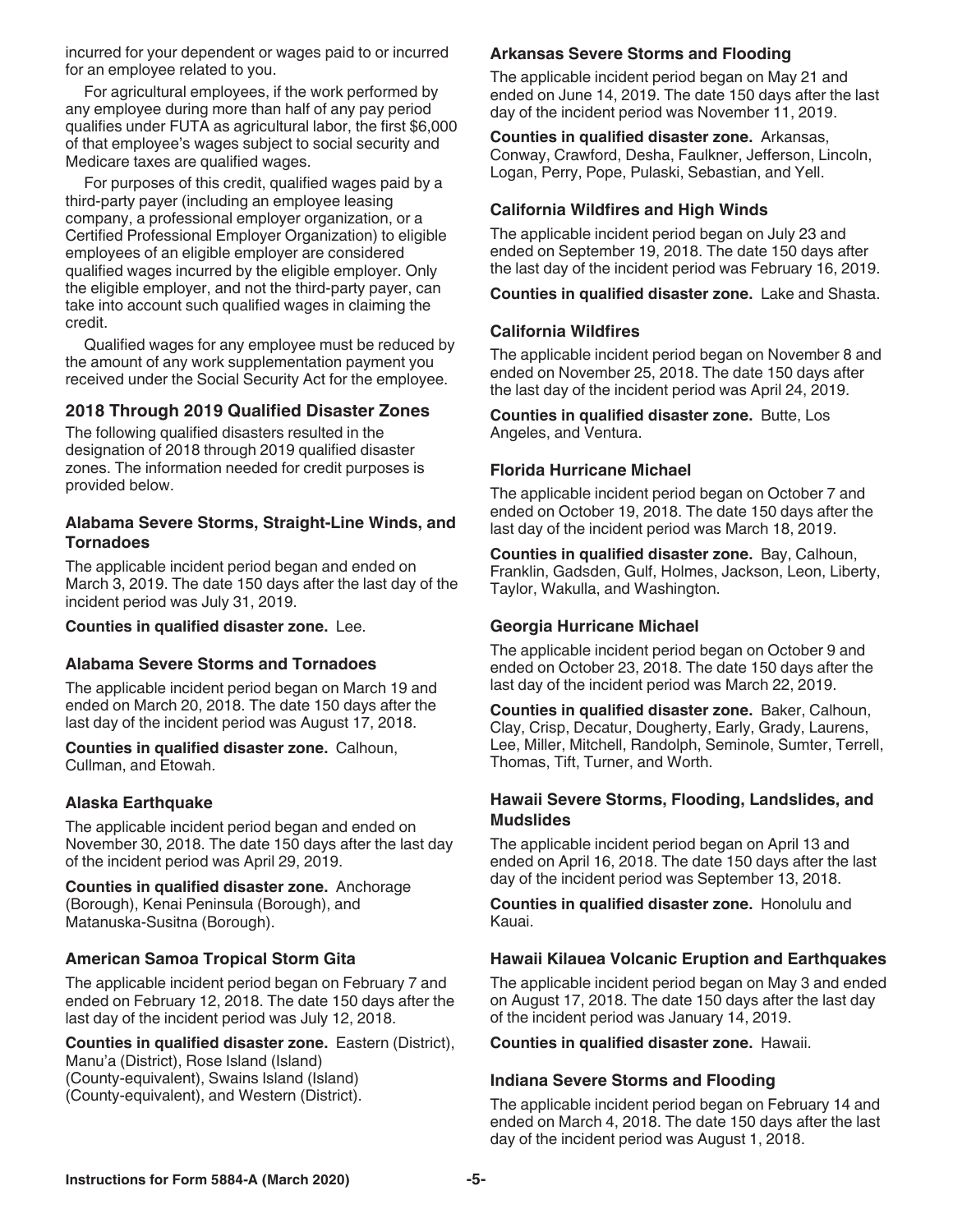**Counties in qualified disaster zone.** Carroll, Clark, Dearborn, Elkhart, Floyd, Fulton, Harrison, Jasper, Jefferson, Kosciusko, LaPorte, Lake, Marshall, Ohio, Porter, Pulaski, Spencer, St. Joseph, Starke, Switzerland, Vanderburgh, and White.

#### **Iowa Severe Storms and Flooding**

The applicable incident period began on March 12 and ended on June 15, 2019. The date 150 days after the last day of the incident period was November 12, 2019.

**Counties in qualified disaster zone.** Fremont, Harrison, Louisa, Mills, Monona, Muscatine, Pottawattamie, Scott, Shelby, and Woodbury.

#### **Mississippi Severe Storms, Straight-Line Winds, Tornadoes, and Flooding**

The applicable incident period began on February 22 and ended on August 23, 2019. The date 150 days after the last day of the incident period was January 20, 2020.

**Counties in qualified disaster zone.** Clay, Humphreys, Issaquena, Lowndes, Monroe, Sharkey, Warren, and Yazoo.

#### **Missouri Severe Storms, Tornadoes, and Flooding**

The applicable incident period began on April 29 and ended on July 5, 2019. The date 150 days after the last day of the incident period was December 2, 2019.

**Counties in qualified disaster zone.** Andrew, Atchison, Boone, Buchanan, Callaway, Carroll, Chariton, Cole, Greene, Holt, Jackson, Jasper, Jefferson, Lafayette, Lewis, Lincoln, Livingston, McDonald, Miller, Newton, Osage, Pike, Platte, Pulaski, Saline, and St. Charles.

#### **Nebraska Severe Winter Storm, Straight-Line Winds, and Flooding**

The applicable incident period began on March 9 and ended on July 14, 2019. The date 150 days after the last day of the incident period was December 11, 2019.

**Counties in qualified disaster zone.** Antelope, Boone, Boyd, Buffalo, Burt, Butler, Cass, Colfax, Cuming, Custer, Dawson, Dodge, Douglas, Hall, Holt, Howard, Knox, Madison, Nance, Nemaha, Pierce, Platte, Richardson, Saline, Santee Indian Reservation, Sarpy, Saunders, Stanton, Thurston, and Washington.

#### **North Carolina Tornado and Severe Storms**

The applicable incident period began and ended on April 15, 2018. The date 150 days after the last day of the incident period was September 12, 2018.

**Counties in qualified disaster zone.** Guilford and Rockingham.

#### **North Carolina Hurricane Florence**

The applicable incident period began on September 7 and ended on September 29, 2018. The date 150 days after the last day of the incident period was February 26, 2019.

**Counties in qualified disaster zone.** Anson, Beaufort, Bladen, Brunswick, Carteret, Chatham, Columbus, Craven, Cumberland, Duplin, Durham, Greene, Guilford, Harnett, Hoke, Hyde, Johnston, Jones, Lee, Lenoir, Moore, New Hanover, Onslow, Orange, Pamlico, Pender, Pitt, Richmond, Robeson, Sampson, Scotland, Union, Wayne, and Wilson.

#### **Northern Mariana Islands Typhoon Mangkhut**

The applicable incident period began on September 10 and ended on September 11, 2018. The date 150 days after the last day of the incident period was February 8, 2019.

**Counties in qualified disaster zone.** Rota (Municipality), Saipan (Municipality), and Tinian (Municipality).

#### **Northern Mariana Islands Super Typhoon Yutu**

The applicable incident period began on October 24 and ended on October 26, 2018. The date 150 days after the last day of the incident period was March 25, 2019.

**Counties in qualified disaster zone.** Northern Islands (Municipality), Rota (Municipality), Saipan (Municipality), and Tinian (Municipality).

#### **Ohio Severe Storms, Straight-Line Winds, Tornadoes, Flooding, Landslides, and Mudslide**

The applicable incident period began on May 27 and ended on May 29, 2019. The date 150 days after the last day of the incident period was October 26, 2019.

**Counties in qualified disaster zone.** Auglaize, Darke, Greene, Hocking, Mahoning, Mercer, Miami, Montgomery, Muskingum, Perry, and Pickaway.

#### **Oklahoma Severe Storms, Straight-Line Winds, Tornadoes, and Flooding**

The applicable incident period began on May 7 and ended on June 9, 2019. The date 150 days after the last day of the incident period was November 6, 2019.

**Counties in qualified disaster zone.** Alfalfa, Canadian, Cherokee, Craig, Creek, Delaware, Garfield, Kay, Kingfisher, Le Flore, Logan, Mayes, Muskogee, Noble, Nowata, Okmulgee, Osage, Ottawa, Pawnee, Payne, Pottawatomie, Rogers, Sequoyah, Tulsa, Wagoner, Washington, and Woods.

#### **South Carolina Hurricane Florence**

The applicable incident period began on September 8 and ended on October 8, 2018. The date 150 days after the last day of the incident period was March 7, 2019.

**Counties in qualified disaster zone.** Chesterfield, Darlington, Dillon, Florence, Georgetown, Horry, Marion, and Marlboro.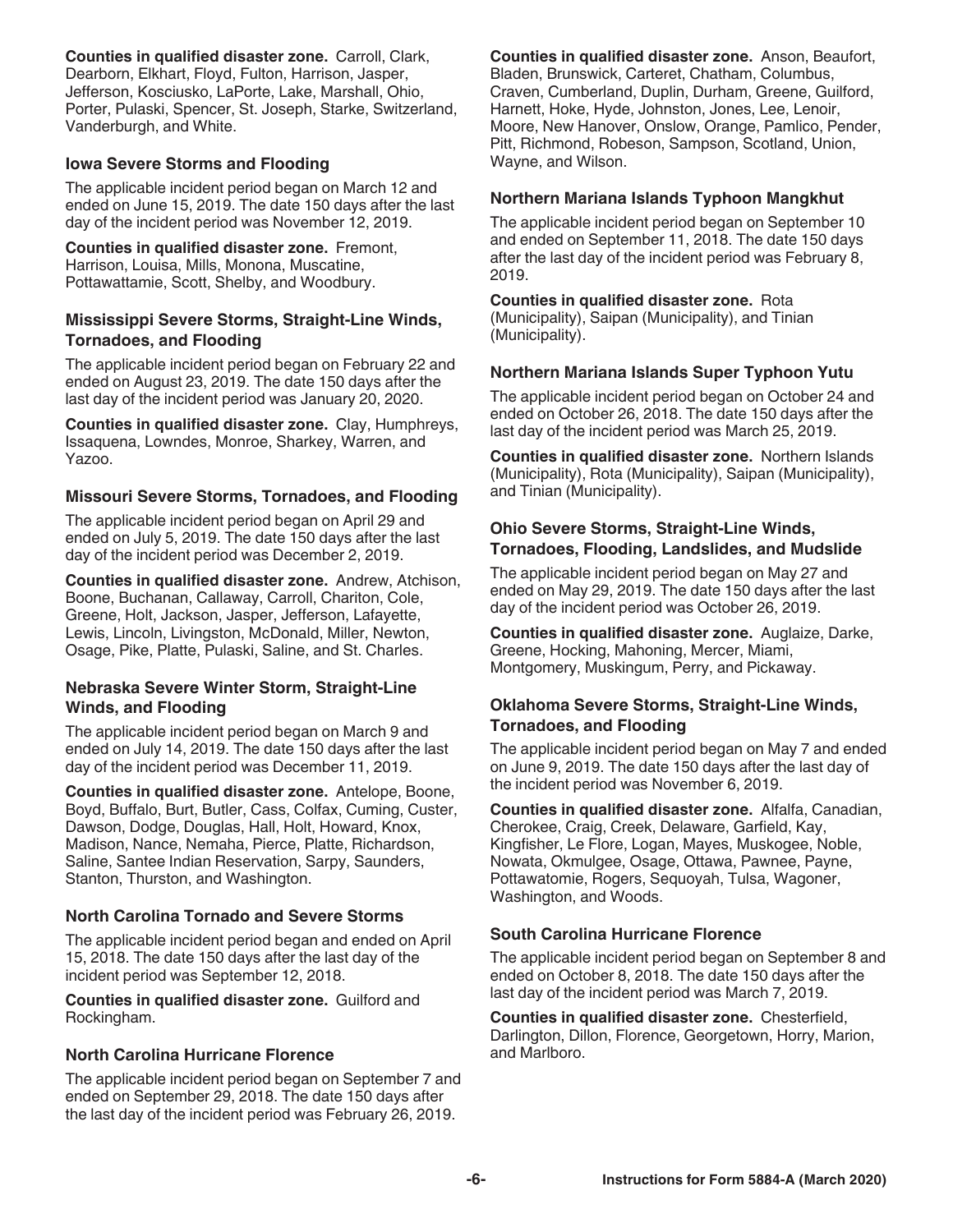#### **South Dakota Winter Storm, Snowstorm, and Flooding**

The applicable incident period began on March 13 and ended on April 26, 2019. The date 150 days after the last day of the incident period was September 23, 2019.

**Counties in qualified disaster zone.** Bennett, Bon Homme, Charles Mix, Cheyenne River Indian Reservation, Dewey, Hutchinson, Jackson, Mellette, Minnehaha, Oglala Lakota, Oglala Sioux Tribe of the Pine Ridge Reservation, Rosebud Indian Reservation, Todd, Turner, Yankton, and Ziebach.

#### **South Dakota Severe Storms, Tornadoes, and Flooding**

The applicable incident period began on September 9 and ended on September 26, 2019. The date 150 days after the last day of the incident period was February 23, 2020.

**Counties in qualified disaster zone.** Aurora, Brookings, Charles Mix, Davison, Flandreau Indian Reservation, Hanson, Hutchinson, Lake, Lincoln, McCook, Minnehaha, Moody, Yankton, and Yankton Indian Reservation.

#### **Texas Severe Storms and Flooding**

The applicable incident period began on June 19 and ended on July 13, 2018. The date 150 days after the last day of the incident period was December 10, 2018.

**Counties in qualified disaster zone.** Cameron, Hidalgo, and Jim Wells.

#### **Texas Severe Storms and Flooding**

The applicable incident period began on June 24 and ended on June 25, 2019. The date 150 days after the last day of the incident period was November 22, 2019.

#### **Counties in qualified disaster zone.** Cameron, Hidalgo, and Willacy.

#### **Texas Tropical Storm Imelda**

The applicable incident period began on September 17 and ended on September 23, 2019. The date 150 days after the last day of the incident period was February 20, 2020.

**Counties in qualified disaster zone.** Chambers, Harris, Jefferson, Liberty, Montgomery, Orange, and San Jacinto.

#### **Wisconsin Severe Storms, Tornadoes, Straight-Line Winds, Flooding, and Landslides**

The applicable incident period began on August 17 and ended on September 14, 2018. The date 150 days after the last day of the incident period was February 11, 2019.

**Counties in qualified disaster zone.** Crawford, Dane, Juneau, La Crosse, Marquette, Monroe, Richland, Sauk, and Vernon.

### **Member of Controlled Group or Business Under Common Control**

For purposes of figuring the credit, all members of a controlled group of corporations (as defined in section 52(a)) and all members of a group of businesses under common control (as defined in section 52(b)), are treated as a single employer. As a member, figure your credit based on your proportionate share of qualified wages giving rise to the group's employee retention credit. Enter your share of the credit on line 2. Attach a statement showing how your share of the credit was figured, and enter "See attached" next to the entry space for line 2.

# **Specific Instructions Section A. Employee Retention Credit**

#### **Lines 1a, 1b, 1c, 1d, 1e, and 1f**

Enter the total qualified wages (defined earlier) paid or incurred. Don't enter more than \$6,000 for each qualified employee.

#### **Line 2**

In general, you must reduce your deduction for salaries and wages by the amount on line 2. You must make this reduction even if you can't take the full credit this year because of the tax liability limit on Form 3800. If you capitalized any costs on which you figured the credit, reduce the amount capitalized by the amount of the credit attributable to these costs.

#### **Line 3**

Enter total employee retention credits from: • Schedule K-1 (Form 1065), Partner's Share of Income, Deductions, Credits, etc., box 15 (code P);

- Schedule K-1 (Form 1120-S), Shareholder's Share of Income, Deductions, Credits, etc., box 13 (code P);
- Schedule K-1 (Form 1041), Beneficiary's Share of Income, Deductions, Credits, etc., box 13 (code Z); or • Form 1099-PATR, Taxable Distributions Received From Cooperatives, box 12 (box 11 for 2019; box 10 before 2019), or other notice of credit allocation.

Partnerships, S corporations, cooperatives, estates, and trusts report the above credits on line 3. All other filers figuring a separate credit on earlier lines also report the above credits on line 3. All others not using earlier lines to figure a separate credit can report the above credits directly on Form 3800, Part III, line 1aa.

#### **Line 5**

**Cooperatives.** A cooperative described in section 1381(a) must allocate to its patrons the credit in excess of its tax liability limit. Therefore, to figure the unused amount of the credit allocated to patrons, the cooperative must first figure its tax liability. While any excess is allocated to patrons, any credit recapture applies as if the cooperative had claimed the entire credit.

If the cooperative is subject to the passive activity rules, include on line 3 any Form 5884-A credit from passive activities disallowed for prior years and carried forward to this year. Complete Form 8810, Corporate Passive